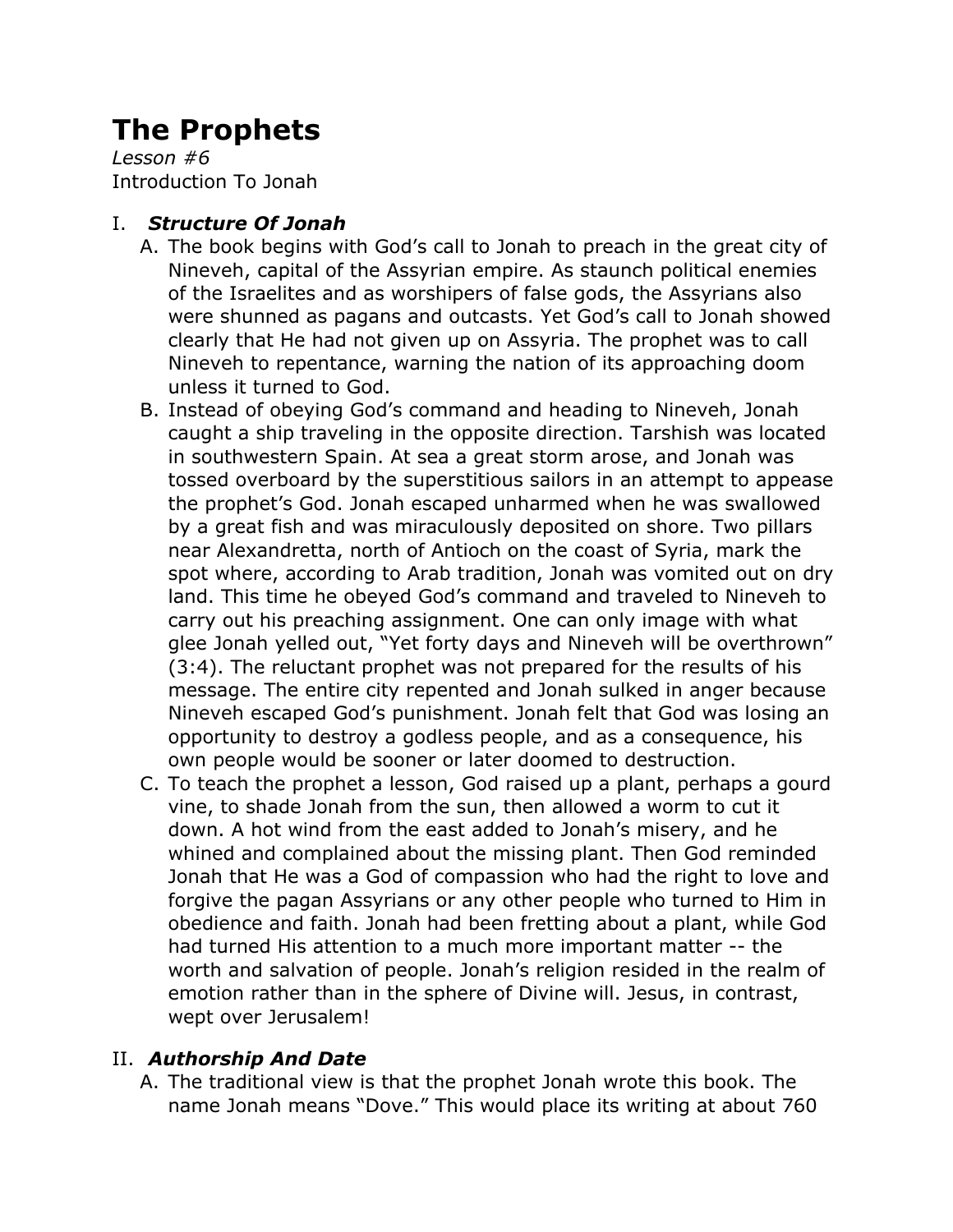B.C., since this prophet -- "the son of Amittai" (1:1) -- is the same Jonah who prophesied during the reign of Jeroboam II of Israel, from 793 to 753 B.C. (2 Kings 14:25). This would place his prophecy just before Amos. The only other thing we know about Jonah is that he was a native of the village of Gath Hepher in Galilee, approximately four miles north of Nazareth.

B. Some scholars insist the book was not written until about three centuries later by an unknown author. According to this theory, the writer composed the story of Jonah and his prophecy to combat the narrowminded views of the Jewish people after their return to Jerusalem following their years of captivity in Babylon. It is true that the Israelites went to extremes during these years as they tried to cast off all foreign influences and preserve the unique heritage of their faith. Jonah certainly is a book that emphasizes the universal love of God; hence the fact that he is considered "the prophet of universality," but the evidence put forth to support this theory is weak and inconclusive. There is no real reason to reject the traditional view that the prophet Jonah himself wrote the book after his visit to Nineveh about 760 B.C.

#### III. *Historical Setting*

- A. From about 885 to 625 B.C., the Assyrians dominated the ancient world. However, from shortly before 800 until 745 B.C., the time of Tiglath-pileser's accession to the throne, Assyria was torn with internal strife and by wars with revolting provinces. Not only were there revolts from within the empire but also the nation was at war with a powerful country (Urartu) near the Caspian Sea. No doubt this depressed state of Assyria contributed much to the readiness of the people to hear Jonah as he began to preach to them.
- B. The prophet's disposition may be somewhat defended (at least excused) when one realizes that he knew of the suffering which had been inflicted by the Assyrians on the people of the world of that day and knew that this suffering would be imposed eventually on his own people by that great ruthless power. Numerous passages in the Old Testament report advances of Assyrian military forces against the neighboring kingdoms of Judah and Israel during these years. As early as 841 B.C., Jehu, king of Israel, was forced to pay tribute to the Assyrian ruler Shalmaneser III.
- C. This kind of harassment continued for over a century until Israel finally fell to Assyrian forces about 722 B.C. No wonder Jonah was reluctant to go to Nineveh; God had called him to visit the very heartland of enemy territory and to give the hated Assyrians a chance to repent! It was a radical order that would have taxed the obedience of any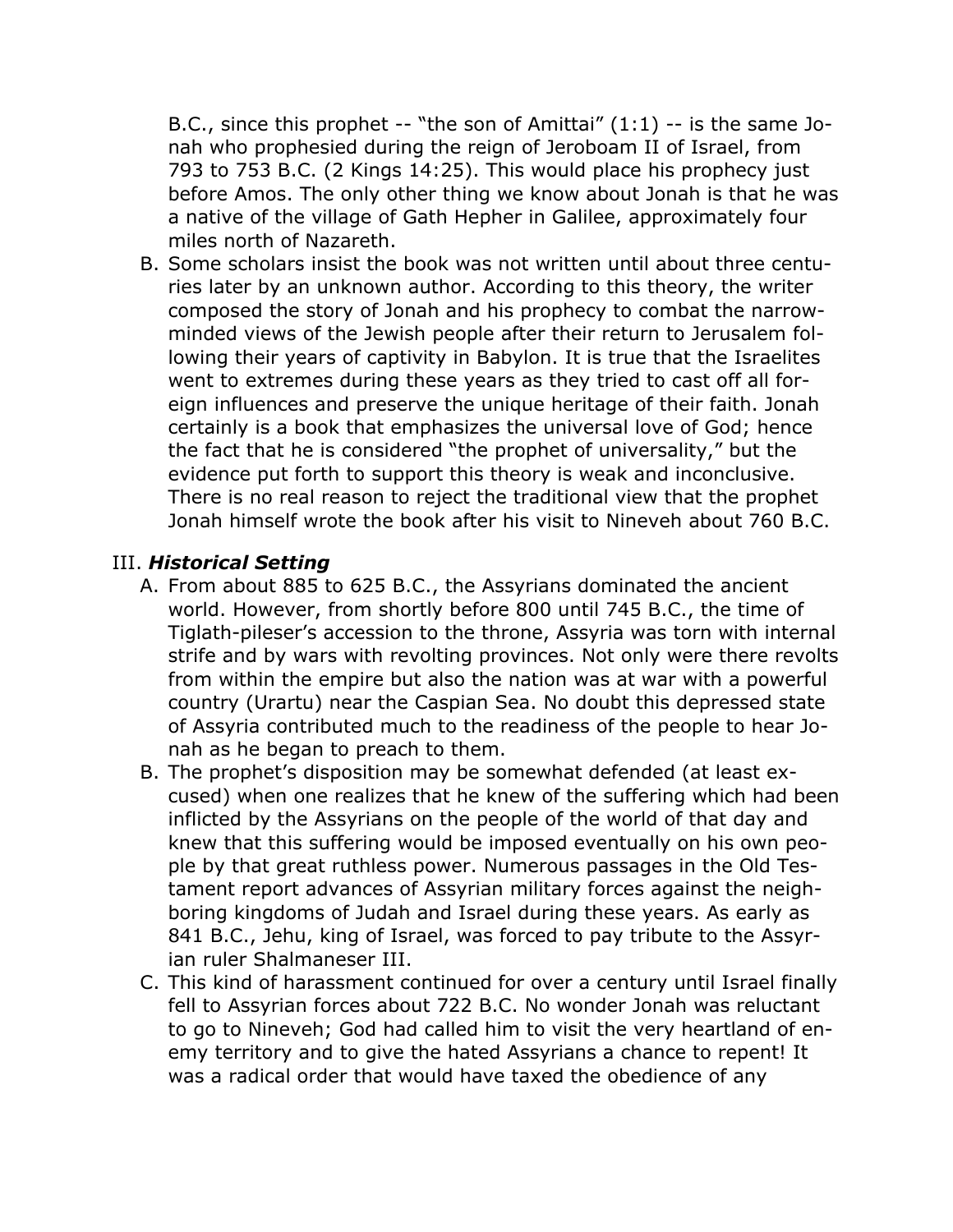prophet. Jonah's grudging attitude should not blind us to the fact that he did carry out God's command.

## IV. *Scriptural Contribution*

- A. One of the great truths emphasized by this book is that God can use people who do not want to be used by Him. Jonah was practically driven to Nineveh against his will, but his grudging message still struck a responsive chord in the Assyrians. Not only did Jonah's actions make a deep impression upon the people of Nineveh, but they also affected the seamen. They were caused to fear God, offer sacrifices and make vows to Him. George L. Robinson states, "When one sets out to baffle God, there is bound to be a storm."
- B. The greatest insight of the book is that God desires to show mercy and grace to all the peoples of the world. No one nation or group can claim exclusive rights to His love. The task of the nation of Israel was to preach this message about God's universal love to all the world (Genesis 12:1-3). However, they forgot this missionary purpose and eventually claimed God and His blessings as theirs alone.
- C. The book of Jonah cries out against this narrow-minded interpretation of God and His purpose. In the last verse of the book, God makes it plain to Jonah that His mercy and compassion is as wide as the world itself: "And should not I spare Nineveh, that great city, wherein are more than sixscore thousand persons that cannot discern between their right hand and their left hand; and also much cattle?" (4:11). This strikes a wonderful contrast between the infinite love of heaven and the selfish coldness of man.

### V. *Special Considerations*

- A. One must distinguish between an "act of God" and a "miracle." A miracle is an effect or deed in the physical world that surpasses all know human or natural powers and is therefore ascribed to supernatural agency or intervention. Neither the raising of a great wind on the Mediterranean Sea nor its ceasing would necessarily be a miracle; nor would the appearing of a fish of sufficient size to swallow a man be a miracle. The preserving of the life of a man in the belly of the fish for three days and three nights and the ejecting of him upon the land would be a miracle. The growth of a vine to cover a shelter would not be a miracle, but the growth of such a vine in a night would be a miracle. The coming of a worm might or might not be a miracle. The appearance of miracles in the Bible should cause no particular problem to anyone who does not assume that they are impossible.
- B. Too much attention has been focused on the "great fish" (1:17) that swallowed Jonah and then spat him out on the shore. We solve noth-